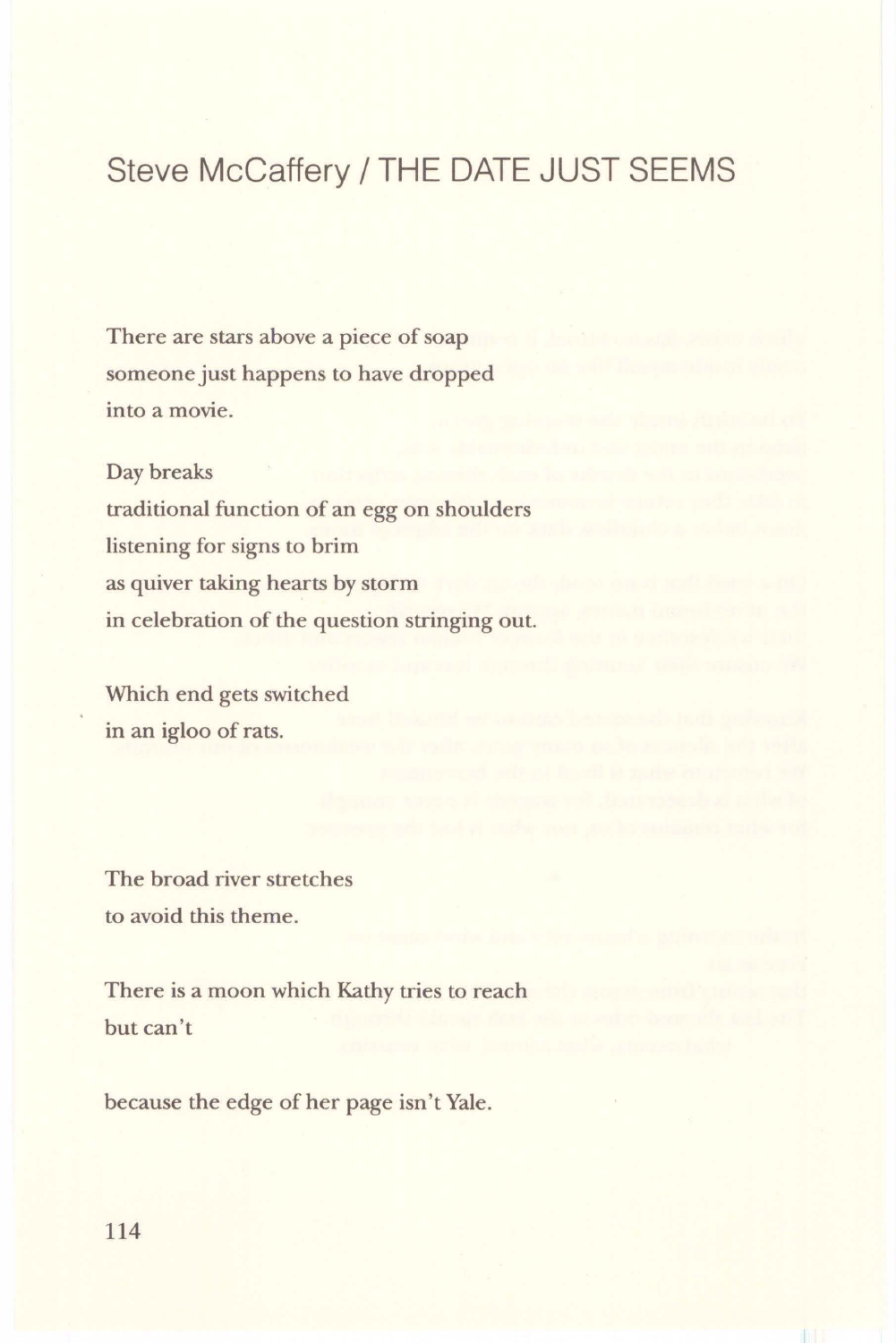## **UNTITLED**

i am in my self what is called good

i am really touched by what you are trying to say

i am bound to the cycle of the pills i take

a minimal biology is what i've got

the man i married is a poster of letters

my husband as you see is still a postman

shall i post your letter shall i be the husband of you

i shall shut up it is too romantic

to proofread the epitaphs on others' gravestones

graveyards are for mystics

you are so beautiful in your yellow garment

are you so beautiful in your yellow garment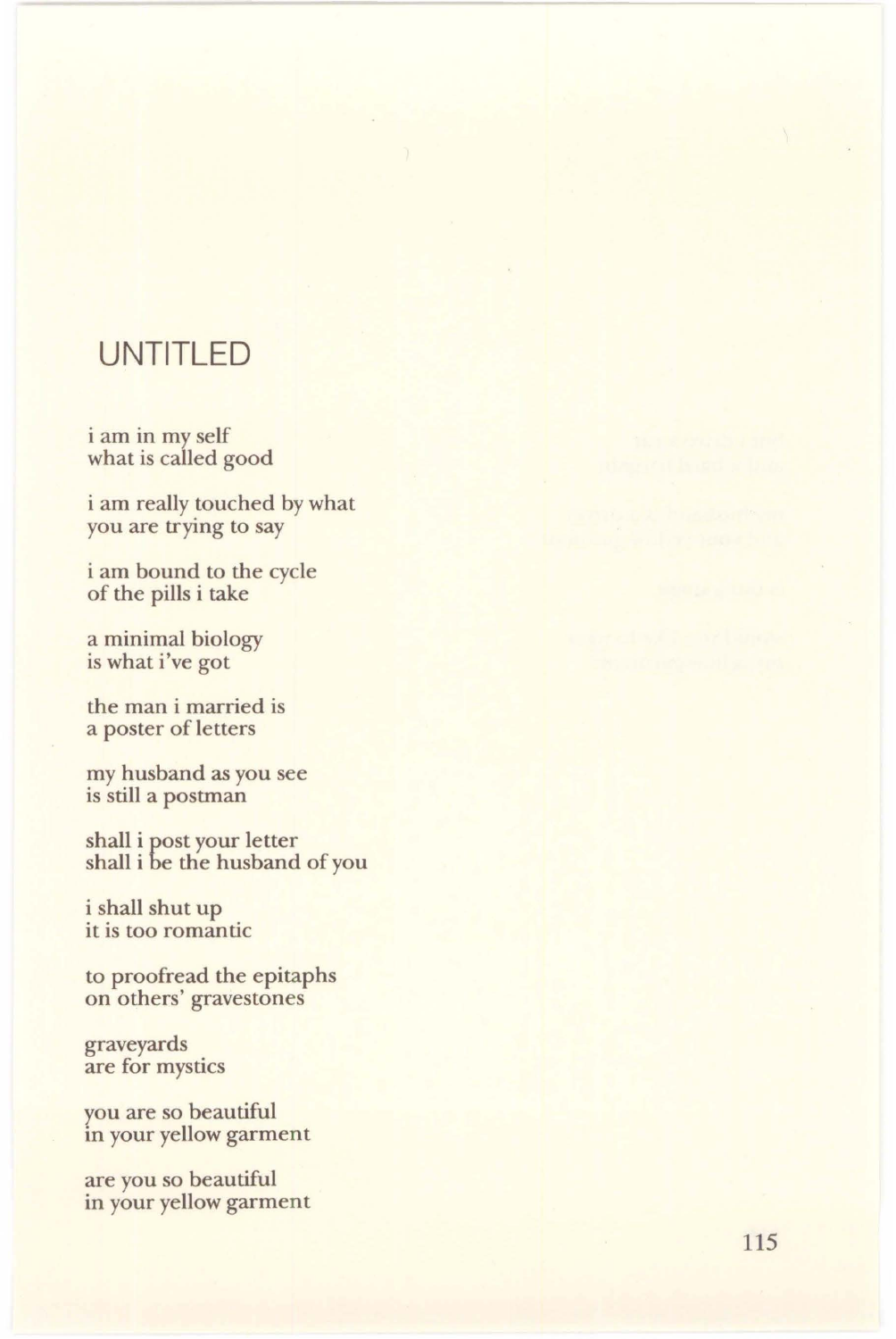but i drive a car and a hard bargain

my husband is a driver and your yellow garment

is our garage.

would you like to wear my yellow garment?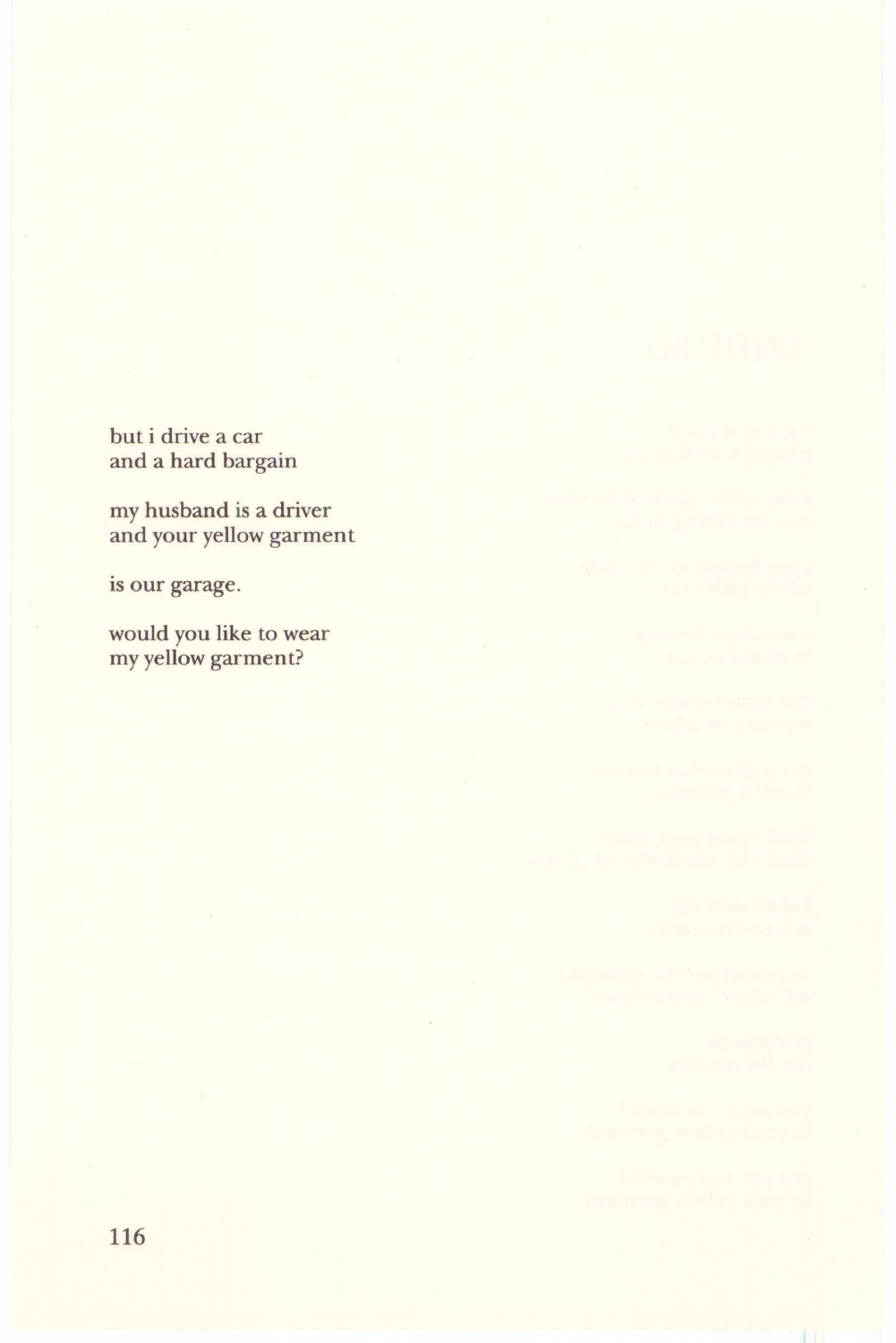## **HYSTERY**

Somewhere between escapism and utopia you meet a wound

in seconds it becomes

a spangle of abridged cuneiform the finger snap of compounds

recomposed delay.

All this sounds seconds.

Time to narrative.

The gap at the back is the space where the rest

splits dripping.

It's quite happy having been however and then again

how can we be weather when our only politics are rainbelts or delays of game.

The same as the sonnet

a merely reader's guide to ultimates

still peeling.